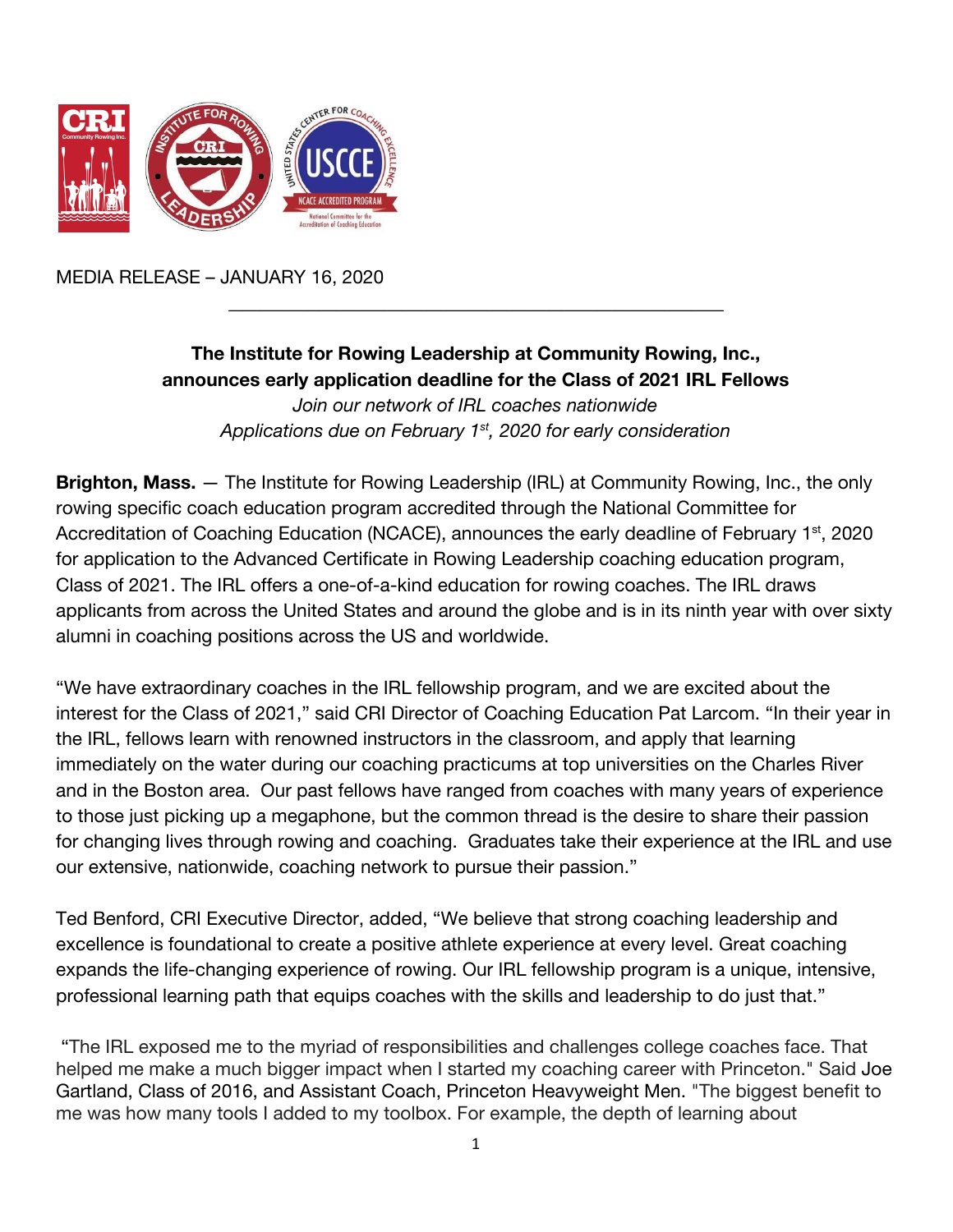biomechanics and rigging; I learned in detail how to customize the style I wanted athletes to row with the proper gearing." Katie Lane, Class of 2012 and Assistant Coach, University of Pennsylvania Women agrees, noting "The IRL is a great opportunity for those looking to get a head start in coaching. I'm proud to be a part of the growing community of IRL alumni and am excited to help support the next generation of IRL fellows."

Mitch McManus, 2019 Fellow remarked that "Beyond the vast knowledge I gained at the IRL, the greatest benefit was the doors the IRL opened and contacts I was able to make. Being taught by, and being able to reach out to, national athletes, coaches and legends of the sport for advice on anything from boat repair to blade selection has been invaluable in my first season as a Rowing Director & Head Coach - a position I secured 3 days after graduating from the IRL."

Katie Jones, 2018 IRL Fellow and co-founder of the [North Carolina Rowing Center](https://www.ncrowing.com/) in Greensboro, commented "The IRL was the perfect predecessor for starting the NCRC with my husband, Scott, also a 2018 IRL Fellow. We gained invaluable experience at CRI on how to move forward with our dream. We had the opportunity to be involved in programs including community outreach with Row Boston, recreational adult rowing, and elite programs for athletes wanting to row in the Olympics. Being engulfed in the mecca of rowing in Boston was just what we needed before returning home and spreading rowing to Greensboro."

Scott added "As an IRL fellow, I acquired an in-depth understanding of skill acquisition, training plan design, leadership styles, exercise physiology, and all the nuts and bolts needed to successfully build a program from scratch. I also learned how to use rowing as a tool to develop people and communities. What truly changed my mindset about what the potential of NCRC could be came from the relationships with my classmates, professors, the members of CRI and the entire rowing community. They got to know us and came to believe in us. They are still there to answer my questions, encourage me, challenge me, and cheer us on as we're completing our second successful year with the North Carolina Rowing Center."

The Advanced Certificate in Rowing Leadership program is a twelve-month, intensive, active learning experience. Fellows attend daily classes taught by top-level instructors and coaches from local universities including Harvard University, Brown University, Boston University, Northeastern University, and Syracuse University. Fellows put their knowledge into daily practice through a mentored assistant coach program, coaching with world-class coaches in collegiate, youth, and pre-elite level rowing programs on the Charles River and throughout Boston.

The IRL Fellowship Program accepts applications twice annually with an early admission deadline on February 1<sup>st</sup>, 2020 and a regular admission deadline on April 1<sup>st</sup>, 2020. More information and application details can be found online at [www.IRLatCRI.org](https://www.communityrowing.org/coach-education/rowing-leadership).

## **ABOUT THE INSTITUTE FOR ROWING LEADERSHIP (IRL at CRI)**

The Institute for Rowing Leadership, based at Community Rowing, Inc. in Brighton, MA, is a unique program that seeks to identify and develop future leaders for the sport with leadership and management skills as well as the highest level of physiological and technical knowledge. The IRL